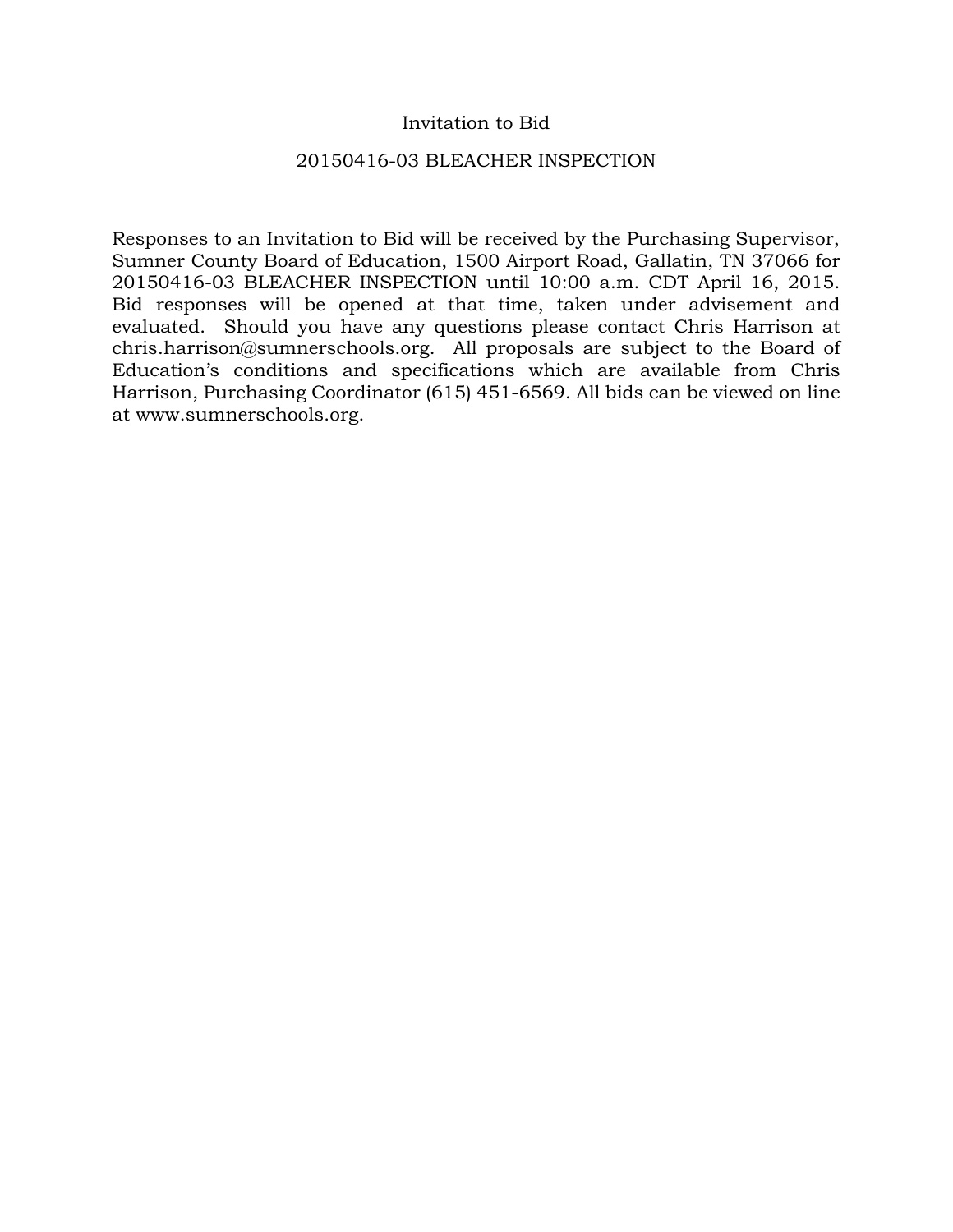### **NOTICE TO RESPONDENTS**

Responses to an Invitation to Bid will be received by the Purchasing Supervisor in the SUPPORT SERVICE FACILITY CONFERENCE ROOM, Sumner County Board of Education, 1500 Airport Road Gallatin, TN 37066. They will be received until **10:00 A.M. Local Time APRIL 16, 2015** for **20150416-03 BLEACHER INSPECTION**, at which time the responses will be opened, taken under advisement and evaluated. *BIDS WILL BE POSTED ON www.sumnerschools.org* 

**GENERAL REQUIREMENTS AND CONDITIONS** 

-------------------------------------------------------------------------------------------------------------------------------

- 1. The Sumner County Board of Education reserves the right to accept or reject any and/or all responses in whole or in part, and to waive informalities therein.
- 2. Any responses received after the scheduled closing time for the receipt for responses will not be considered.
- 3. If a mistake is discovered after the responses are received, only the Sumner County Board of Education may allow the respondent to withdraw the entire response.
- 4. Partial payments will not be approved unless justification for such payment can be shown. Terms will be net 30 days.
- 5. Payment will not be made until the said **20150416-03 BLEACHER INSPECTION** are inspected and approved as meeting all specifications by persons appointed by the Sumner County Board of Education.
- 6. Responses submitted must be in a sealed envelope and marked on the outside as follows: **RESPONSE: 20150416-03 BLEACHER INSPECTION DEADLINE: 10:00 A.M.; APRIL 16, 2015**
- 7. Facsimile responses will not be considered.
- 8. If a successful bidder violates any terms of their bid, the contract, school board policy or any law they may be disqualified from bidding for a period of two years for minor violations or longer for major violations. Bids from disqualified bidders will not be accepted during the period of disqualification.
- 9. Prices quoted on the response (if any) are to be considered firm and binding until the said **20150416-03 BLEACHER INSPECTION** are in the possession of the Sumner County Board of Education.
- 10. No purchase or contract is authorized or valid until the issuance of a Board Purchase Order in accordance with Board Policy. No Board Employee is authorized to purchase equipment, supplies or services prior to the issuance of such a Purchase Order.
- 11. Any deviation from these stated terms, specifications and conditions must be coordinated with and approved in writing by the Purchasing Supervisor, Vicky Currey (615) 451-6560.
- 12. All bids that exceed \$25,000 must have the Company Name, License Number, Expiration Date thereof and License Classification of Contractor listed on outside of sealed envelope. As required by State of Tennessee Code Annotated 62-6-119.
- 13. The awarded bidder will be required to post a performance and payment bond in the amount of 25% of the contract price if it exceeds \$100,000 as stated by State of Tennessee Code Annotated 12-4-201.
- 14. If the project cost in excess of \$25,000 a performance bond must be secured by the requesting party in an amount equal to the market improvement value.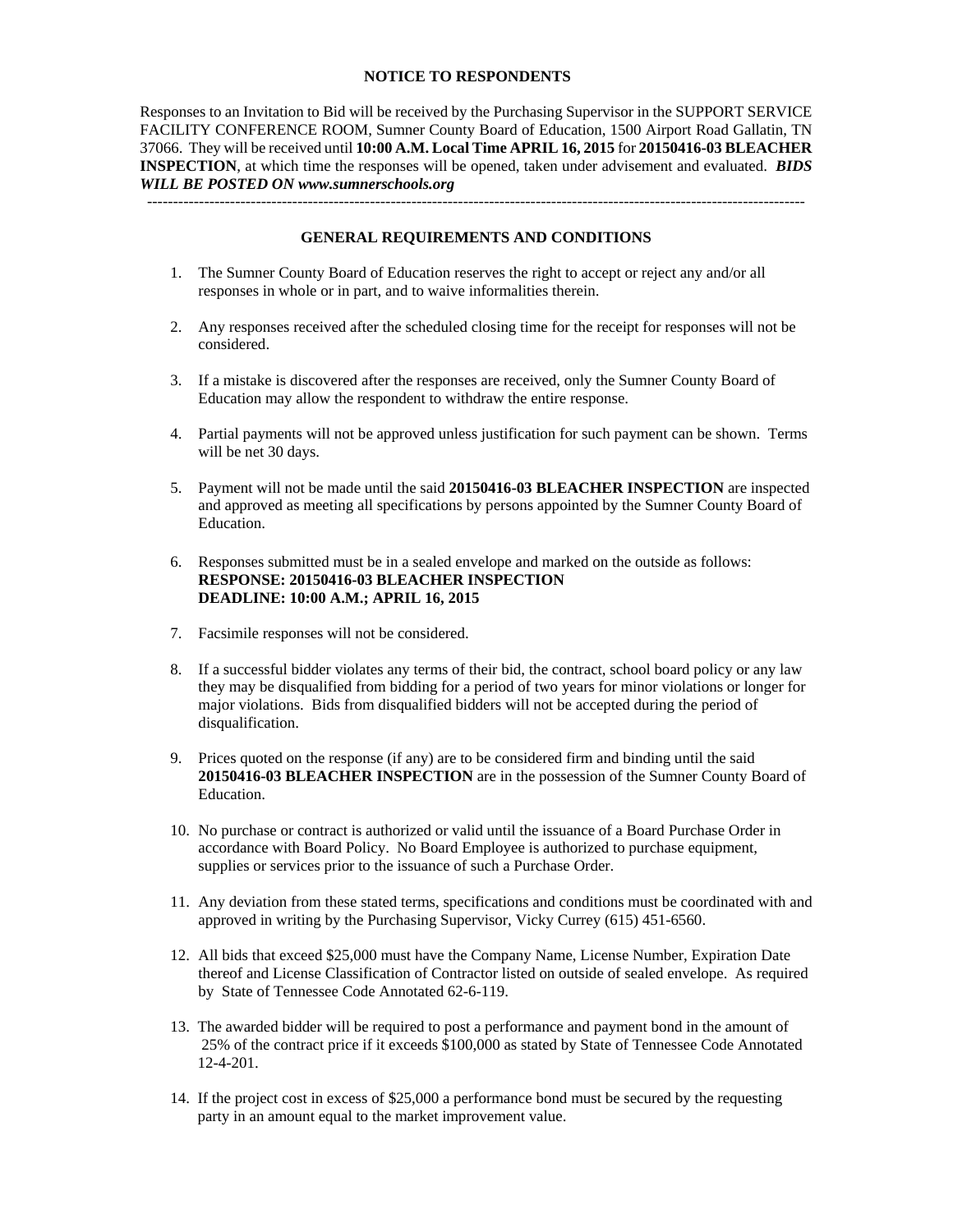# **20150416‐03 BLEACHER INSPECTION**

The Sumner County Board of Education, herein known as "School Systems", is accepting proposals for the inspection of inside bleachers.

## **SCOPE OF WORK**

The School System desires a complete annual inspection of all folding retractable indoor bleacher assemblies and indoor stadium seating (grand stand seating). The entire project should be finished and 100% complete within a consecutive 90 calendar day timeframe which begins the day after the purchase order is awarded to the vendor. The inspections should include reviewing and examining all parts, nuts, bolts, safety equipment, motors and other items that make the assembly operate. The result of these inspections shall be a detailed and itemized report of each bleacher that lists any and all deficiencies in the safety and operation of the bleacher.

These inspections must be performed in accordance with the original bleacher manufacturer's specifications for inspection and are to be conducted only by personnel that have been deemed trained and qualified according to the original equipment manufacturer. The successful vendor shall produce as a part of the bid package documentation affirming qualification and/ or certification from the Hussey Seating Company, Irwin Telescopic Seating and Interkal as these are the leading manufacturers of bleachers in the US and represent the vast majority of equipment owned by the county. Certification from the Hussey Seating Company is required as a warranty stipulation by the manufacturer which requires inspection by Hussey certified personnel in order to maintain valid equipment warranty.

Awarded vendor shall coordinate all inspections for each site one week in advance with the School System Maintenance Department. At the completion of work at each site, the vendor shall also coordinate a joint inspection of all deficiencies with a designated representative of the maintenance department and be prepared to discuss any deficiencies noted in the inspection report.

In most instances the inspections may be performed during scheduled times that the gymnasiums are in use. It is important to note that in all situations safety precautions should be observed and no equipment operation take place that may endanger any athlete, participant or spectator using the facilities at the time. Vendors must provide a completed Tennessee Drug Free Workplace Affidavit (as required by TCA 50‐9‐113) along with a criminal background compliance affidavit (as required by TCA 49-5-413). Each bidder or respondent who may have employees, contractors, or agents working on School System properties shall provide copies of current certificates for general and professional liability insurance and for workers' compensation of a minimum of \$250,000. The owner or principal of each respondent must also be insured by workers' compensation if they perform any of the services on School System properties. There will be no exceptions to the insurance requirement. The awarded vendor will take precautions to protect and preserve the gym (or other area) floors. If floors are damaged by the vendor, they will be responsible for the repair, refurbishing, replacement of other maintenance needed to return the floor to the original condition.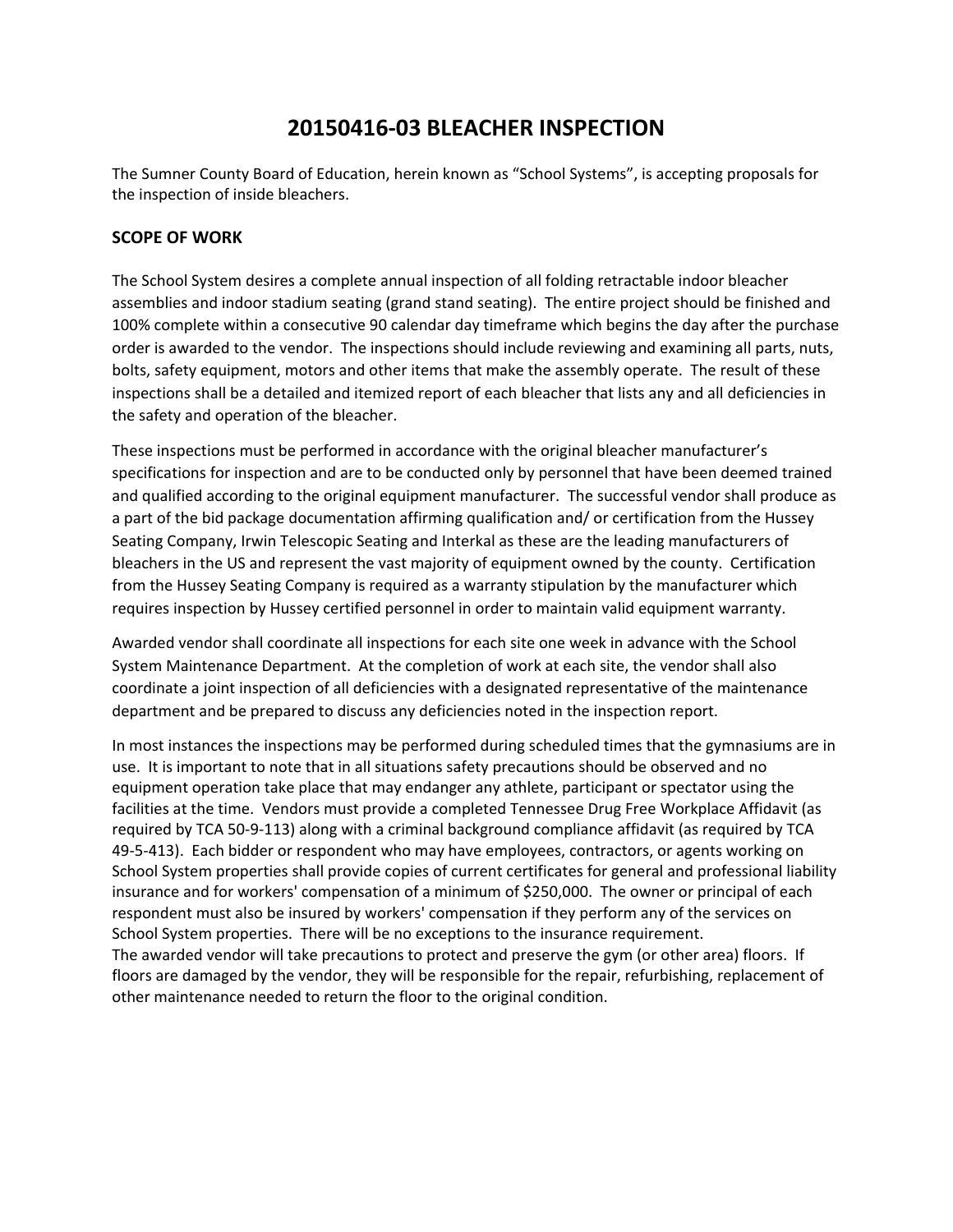Submitted proposals are to be valid for a period of 60 days to allow for evaluation and award. Pricing shall remain in effect for a period of 12 months from the bid opening date. In addition, the School System reserves the right to extend this contract for up to three (3), one‐year terms from the date of award. The School System will consider at 1.5% annual escalator in bid price. All extensions shall be approved thru the School System Board at its regular meeting. The School System reserves the right to cancel the contract, for any reason, with a written notice, 30 days prior to contract expiration.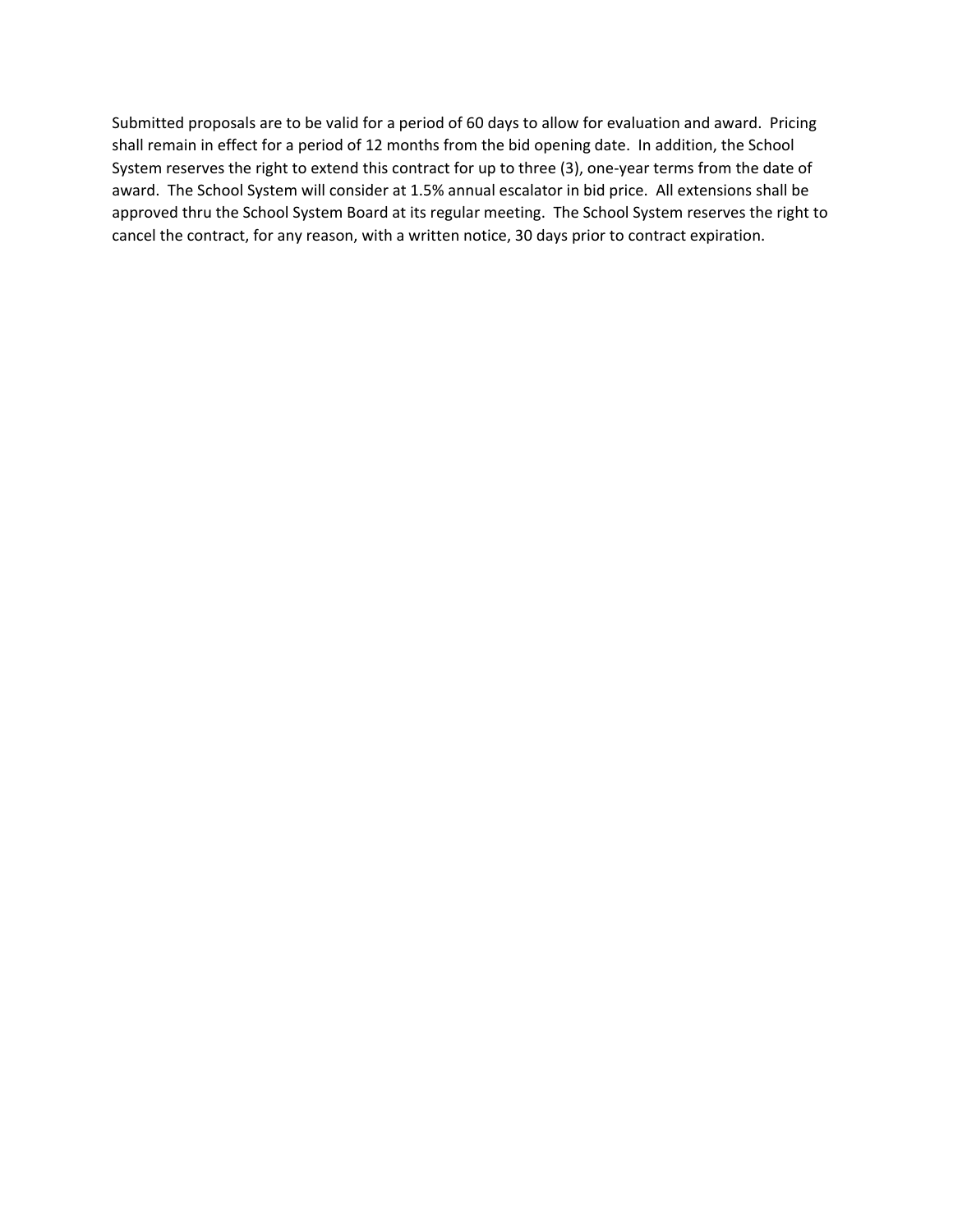# **SUMNER COUNTY BOARD OF EDUCATION**

**Purchasing Department** 1500 Airport Road Gallatin, TN 37066

| <b>COMPANY NAME</b>                         |                                                                                                                      |                                                                                                                       |
|---------------------------------------------|----------------------------------------------------------------------------------------------------------------------|-----------------------------------------------------------------------------------------------------------------------|
| <b>ADDRESS</b>                              |                                                                                                                      |                                                                                                                       |
| <b>TELEPHONE</b>                            |                                                                                                                      | <u> 1989 - Johann John Stoff, deutscher Stoffen und der Stoffen und der Stoffen und der Stoffen und der Stoffen u</u> |
| <b>EMAIL</b>                                |                                                                                                                      |                                                                                                                       |
| <b>AUTHORIZED COMPANY</b><br>REPRESENTATIVE | <u> 1989 - Johann John Stone, markin film ar yn y brenin y brenin y brenin y brenin y brenin y brenin y brenin y</u> | <b>SIGNATURE</b>                                                                                                      |
| <b>AUTHORIZED COMPANY</b><br>REPRESENTATIVE |                                                                                                                      | PRINTED                                                                                                               |
| <b>DATE</b>                                 |                                                                                                                      |                                                                                                                       |
| <b>BID TITLE</b>                            | 20150416-03 BLEACHER INSPECTION                                                                                      |                                                                                                                       |
| <b>DEADLINE</b>                             | 10:00 A.M.; APRIL 16, 2015                                                                                           |                                                                                                                       |
| <b>BID AMOUNT</b>                           |                                                                                                                      |                                                                                                                       |
| <b>BID GOOD THRU</b>                        |                                                                                                                      |                                                                                                                       |
|                                             |                                                                                                                      |                                                                                                                       |
|                                             |                                                                                                                      |                                                                                                                       |
|                                             |                                                                                                                      |                                                                                                                       |
|                                             |                                                                                                                      |                                                                                                                       |
|                                             |                                                                                                                      |                                                                                                                       |
|                                             |                                                                                                                      |                                                                                                                       |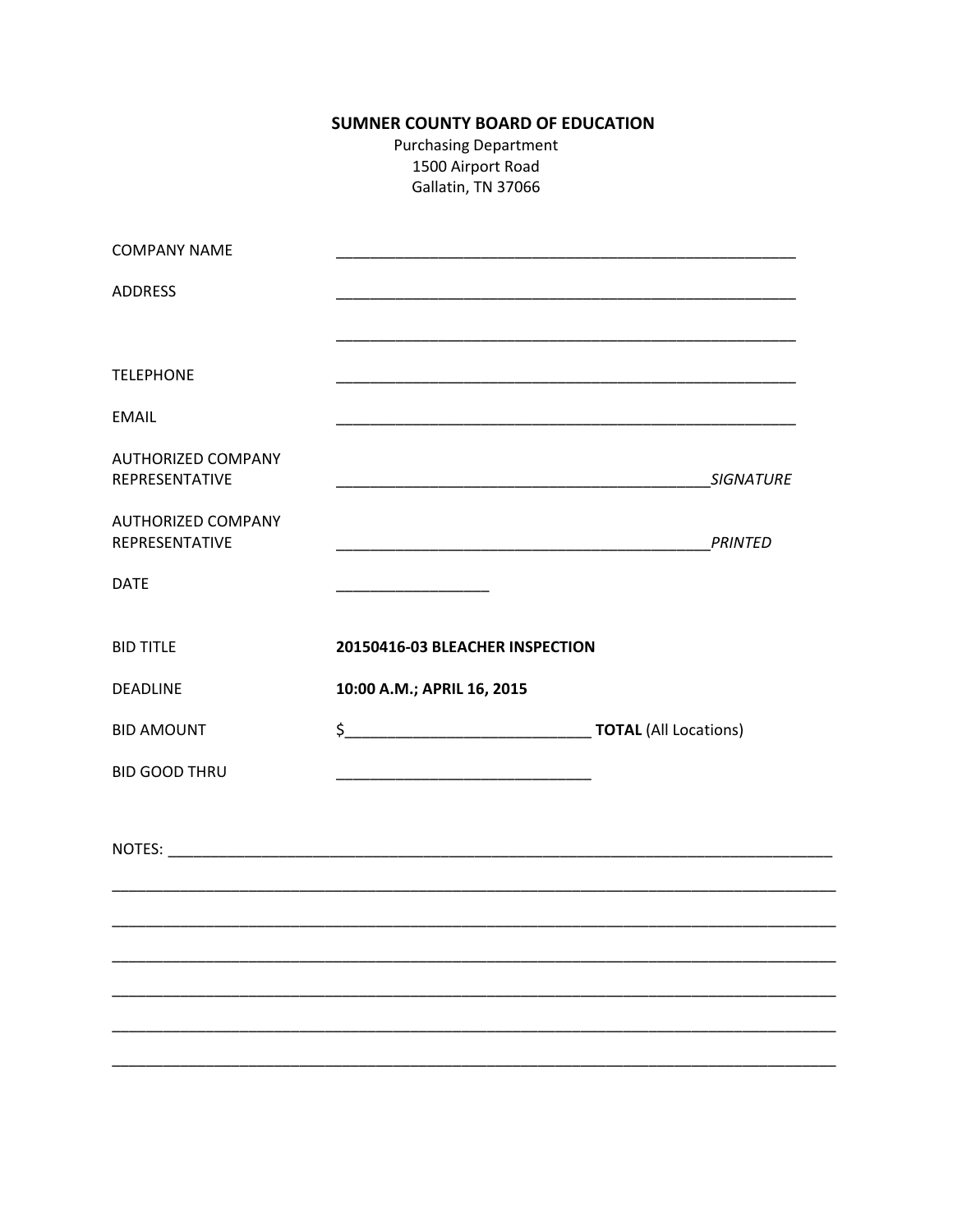#### **DRUG‐FREE WORKPLACE**

The Sumner County Board of Education is committed to maintaining a safe and productive work environment for its employees and to providing high quality service to its citizens. The goal of this policy is for Sumner County employees and contractors to remain, or become and remain, drug‐free. Abuse and dependency on alcohol and/or drugs can seriously affect the health of employees, contractors and citizens, jeopardize personal safety, impact the safety of others and impair job performance.

Drug‐Free Workplace Act of 1988 – Sumner County Board of Education is governed by the Drug‐ Free Workplace Act of 1988 (Pub. L. 100‐690, Title V, Subtitle D).

Omnibus Transportation Employee Testing Act of 1991 – Sumner County Board of Education is governed by the Omnibus Transportation Employee Testing Act of 1991 (Pub. L. 102‐143, Title V).

Right to an Alcohol and Drug-Free Workplace - Employees have the right to work in an alcohol and drug‐free environment and to work with persons free from the effects of alcohol and/or drugs.

Required Alcohol and Drug Tests ‐ Alcohol and drug testing for safety sensitive employees shall be in accordance with the provisions contained in the Sumner County Alcohol and Drug Policy adopted by departments which have safety sensitive positions.

Contracts – Any contractors providing goods or services to Sumner County Board of Education must comply with all State and Federal drug free workplace laws, rules and regulations and so certify this compliance by completion of the DRUG‐FREE WORKPLACE AFFIDAVIT (attached page 2).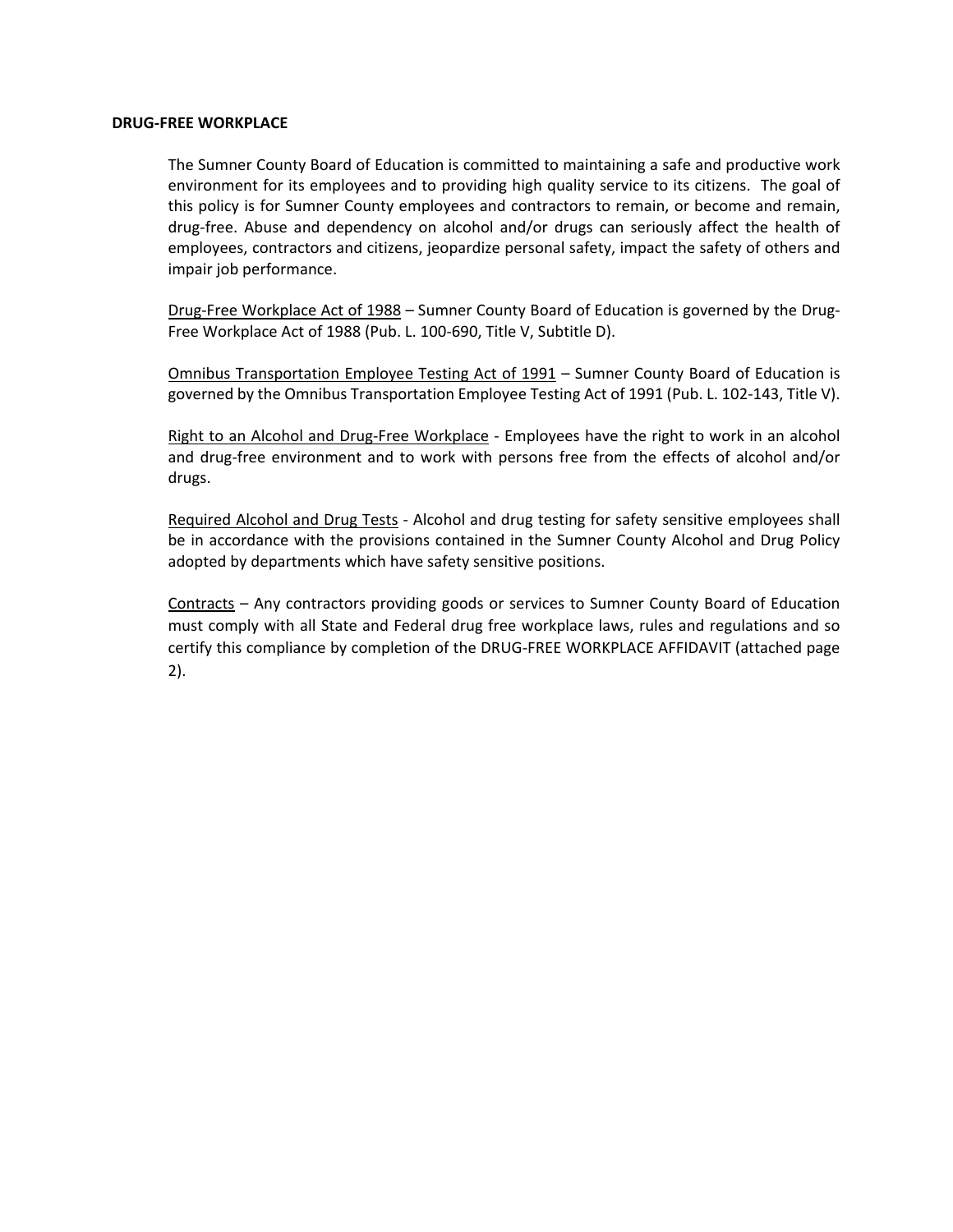### **DRUG‐FREE WORKPLACE AFFIDAVIT** (page 2)

STATE OF

COUNTY OF

The undersigned, principal officer of \_\_\_\_\_\_\_\_\_\_\_\_\_\_\_\_\_\_\_\_\_\_\_\_\_\_\_\_\_\_, an employer of five (5) or more employees contracting with Sumner County Board of Education to provide goods or services, hereby states under **oath** as complete original control of the control of the control of the control of the control of the control of the control of the control of the control of the control of the control of the control of the control 1. The undersigned is a principal officer of \_\_\_\_\_\_\_\_\_\_\_\_\_\_\_\_\_\_\_\_\_\_\_\_\_\_\_\_\_\_\_\_\_\_\_\_\_\_\_ (hereinafterreferred to as the "Company") and is duly authorized to execute this Affidavit on behalf of the Company. 2. The Company submits this Affidavit because it shall be receiving pay pursuant to a contract with the state or any local government to provide goods or services. 3. The Company is in compliance with all State and Federal Laws, Rules and Regulations requiring a drug‐free workplace program.

Further affiant saith not.

Principal Officer:\_\_\_\_\_\_\_\_\_\_\_\_\_\_\_\_\_\_\_\_\_\_\_\_\_\_\_\_\_\_\_\_\_\_\_\_\_\_\_\_\_

STATE OF

COUNTY OF

Before me personally appeared **Example 20** and  $\mathbf{B}$ , with whom I am personally acquainted (or proved to me on the basis of satisfactory evidence) and who acknowledged that such person executed the foregoing affidavit for the purposes therein contained.

Witness my hand and seal at office this \_\_\_\_\_\_\_\_\_\_\_\_\_ day of \_\_\_\_\_\_\_\_\_\_\_\_\_\_\_\_\_\_\_\_, 20\_\_\_\_.

Notary Public

My commission expires: \_\_\_\_\_\_\_\_\_\_\_\_\_\_\_\_\_\_\_\_\_\_\_

\_\_\_\_\_\_\_\_\_\_\_\_\_\_\_\_\_\_\_\_\_\_\_\_\_\_\_\_\_\_\_\_\_\_\_\_\_\_\_\_\_\_\_\_\_\_\_\_